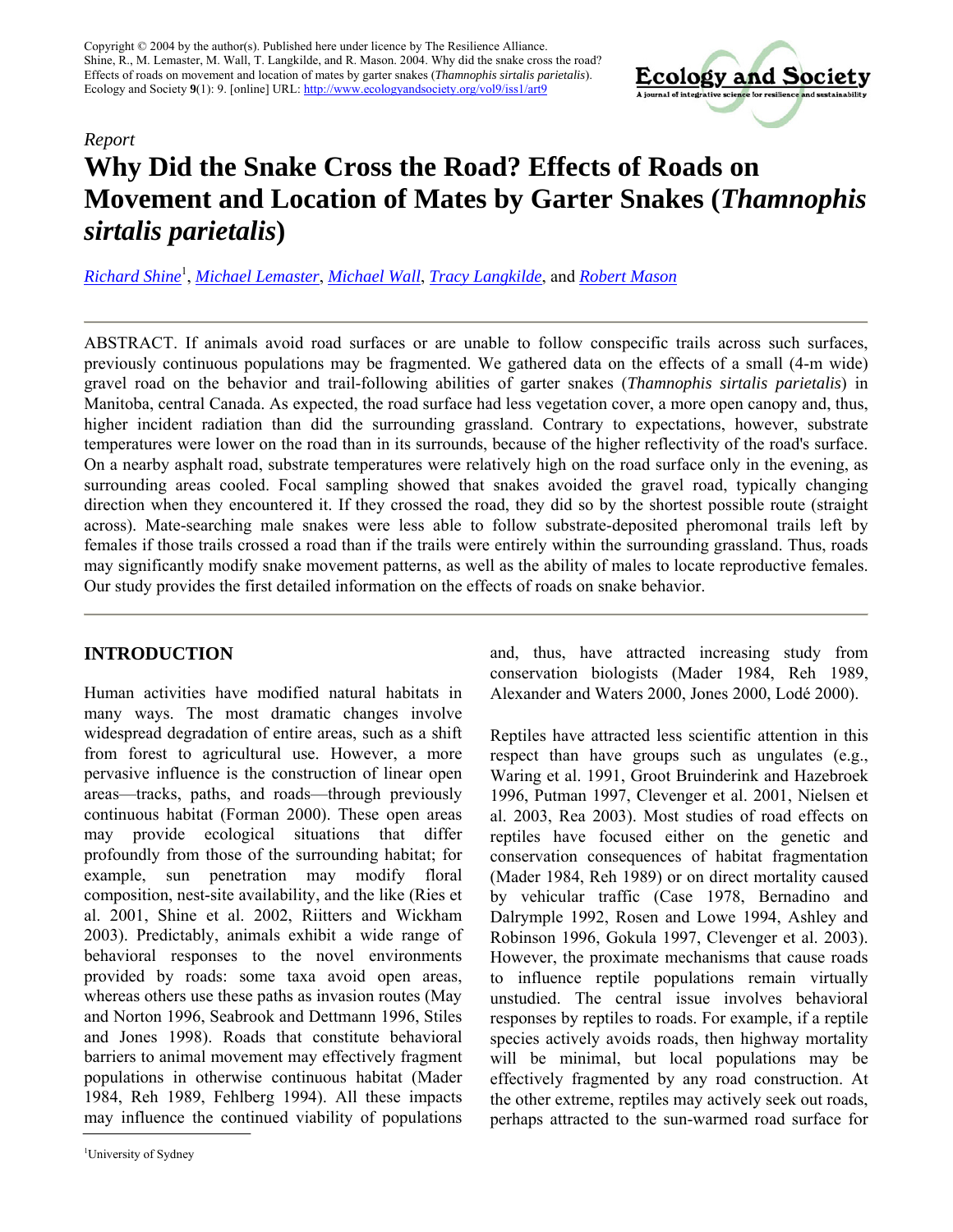thermal reasons (Klauber 1956, Gibbons and Semlitsch 1987, Rosen and Lowe 1994, Ashley and Robinson 1996, Gokula 1997). Such a species might experience high rates of roadkill.

Information on behavioral responses of free-ranging reptiles to roads is needed to clarify these questions, but available data are limited and typically indirect. For example, radio-tracked lizards crossed roads less often than expected under null models based on road densities (Klingenböck et al. 2000, Koenig et al. 2001); and snakes are often collected by road-driving at night, with many authors speculating that the animals actively seek out roads for thermal reasons (Klauber 1956, Gibbons and Semlitsch 1987, Rosen and Lowe 1994, Ashley and Robinson 1996, Gokula 1997). Reproduction may also be affected, with nesting concentrated along forest clearings that allow sun penetration and thus warmer nests (Zuiderwijk et al. 1993, Shine et al. 2002). Such behavioral responses may be important proximate determinants of the degree to which road construction modifies population connectedness and viability.

We are not aware of any attempt to quantify direct effects of roads on reptile behavior. Therefore, we have conducted a study on the ways in which a gravel road affects red-sided garter snakes (*Thamnophis sirtalis parietalis*) near a communal den in central Canada. Our study aimed to answer the following questions:

- 1. Does the road surface differ from surrounding habitats in attributes that might plausibly affect a reptile's thermoregulatory opportunities, predation exposure, etc.?
- 2. Does the road affect snake behavior? Specifically, do the animals spend more or less time on the road than would be expected by chance? and
- 3. Does the road impede mate location?

# **METHODS**

# **Study Species and Location**

Red-sided garter snakes are medium sized (the average snout to vent length (SVL) of adult males is 45 cm, and of females 60 cm), active, diurnal, terrestrial nonvenomous snakes. In the Interlake region of central Manitoba, severely cold winters force these snakes to gather in large numbers at communal overwintering dens (Aleksiuk and Gregory 1974, Gregory and Stewart 1975, Gregory 1977). The snakes court and mate in early spring before dispersing to their summer feeding ranges (Gregory 1974). Females disperse to their summer ranges less than 3 days after emergence, but many males wait near the den for more than 2 weeks to intercept emerging females (Gregory 1974, Shine et al. 2001). Thus, sex ratios at the den in spring are heavily male biased (Gregory 1974). Males locate females by chemoreception, and use their sophisticated vomeronasal system to follow pheromonal trails laid down on the substrate by dispersing females (LeMaster et al. 2001).

In May 2003, we worked at a communal den containing more than 10 000 snakes, located 1.5 km north of the town of Inwood, and 250 m east of Highway 17 in central southern Manitoba (50°31.58'N 97°29.71'W). The area is a mosaic of aspen woodland and open pastures. At our study site, the earth has been excavated over about 3 ha to a depth of 4 m for a limestone quarry. To provide vehicular access from the grassland to the floor of the quarry, a road was constructed by piling crushed limestone boulders to provide a firm base; the surface of the road consists of compacted, pulverized limestone pebbles. The snakes emerge from small holes between the boulders beneath the road, and from adjacent areas where this material has been deposited (Fig. 1). The road is 4 m wide and runs east-west, parallel to and  $\leq$  m from the main den area from whence the snakes emerge. Thus, many snakes encounter the road during their daily activities (courtship, mating, dispersal). No vehicles use the road during the time that the snakes are active in spring  $(Apri-June)$ , but trucks regularly use the road during the summer for quarry excavation work.

# **Road Attributes**

To quantify abiotic features of the habitat provided by the road, we set out six parallel transects running from south to north, perpendicular to the east-west axis of the road. Adjacent transects were separated by 6 m, and each had seven points at 1.5-m intervals. The innermost point on each transect was on the center of the road surface, the two outermost points on each end of each transect were in the surrounding grass and aspen habitat, and the remaining two points on each side, midway along the transects, were on the road but close to its edge. All points were marked with painted rocks, enabling us to remeasure attributes at the same specific locations. At each of the seven points on each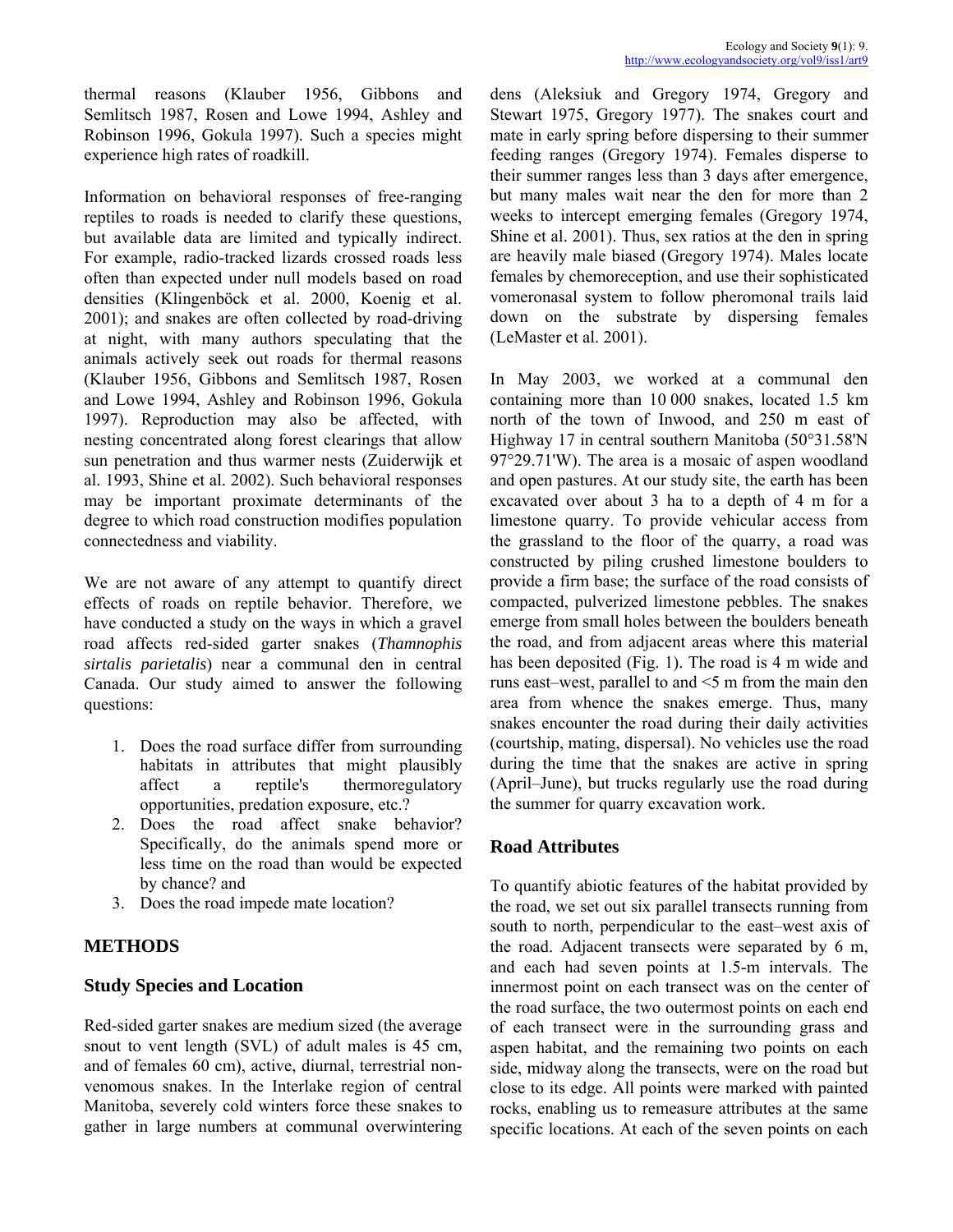of the six transects (total of 42 sampling sites), we measured vegetation cover, canopy openness, substrate reflectance, and substrate temperature.

**Fig. 1.** Gravel road adjacent to a communal den of garter snakes (*Thamnophis sirtalis parietalis*) near Inwood, Manitoba. Note that snakes crossing the road generally do so by moving perpendicular to the main axis of the road.



Vegetation cover (percentage of the ground surface covered by vegetation within each half of a 1-m diameter circle around each specified point) was estimated visually.

Canopy openness was quantified by placing a 35-mm camera with a 180° hemispherical lens (f1 7.5 mm fisheye lens, Canon, Japan) on each transect point and taking a photograph pointing directly upward. The resulting photographs were scanned and specialized GLA image-analysis software was used to extract information on canopy cover and total incident daily solar radiation (Frazer et al. 1999).

Substrate reflectance was measured by holding a Nikon FM10 35-mm SLR camera 1 m above the ground pointing directly downward and recording the f-stop for correct exposure at 1/250 sec. These readings were taken only once at each site, under similar weather conditions; the data were later converted to lux by calibrating the camera against a Minolta 5 flash meter.

Substrate temperature was measured by holding a Raytek Raynger ST2L infrared thermometer 1 m above the ground, pointing directly downward. The resultant reading quantified average temperature over a 12.5-cm diameter circular area, centered on the specified transect point. Readings were taken once during each 1-h period from 0800 to 2200 h, between 21 and 24 May 2003.

To compare these attributes of a gravel (unsealed) road with those of an asphalt (bitumen) highway, we also took a smaller sample of readings on Highway 17, 1 km west of the Inwood den. The highway is 6 m wide, runs north-south, is elevated 1 m above the general ground level, and is bordered on both sides by open grassy verges 8 m wide. Vehicular traffic prevented us from measuring canopy openness at this site, and temperature readings were taken only at 0700, 1100, 1330, and 1950 h.

#### **Behavioral Responses of Snakes to the Road**

If snakes are affected by the presence of a road, we may expect that their patterns of distribution and movement will be modified as a result. Specifically, if snakes tend to minimize the time spent on the road surface, then we predict that

- a. snake densities should be lower on the road than in adjacent areas;
- b. snakes approaching the road should frequently turn at an abrupt angle and either travel along the verge (parallel to the road) or move back into the surrounding habitat; and
- c. snakes crossing the road should do so at an angle (perpendicular to the main axis of the road) that minimizes distance traveled on the road surface.

To test whether snake densities were lower on the road than in adjacent areas, we scored the numbers of snakes in 1-m diameter circular areas around each of our survey sites whenever we measured the abiotic variables described above. To determine whether snakes frequently turn at an abrupt angle when encountering a road, we measured the angles of movement of snakes by standing near the edge of the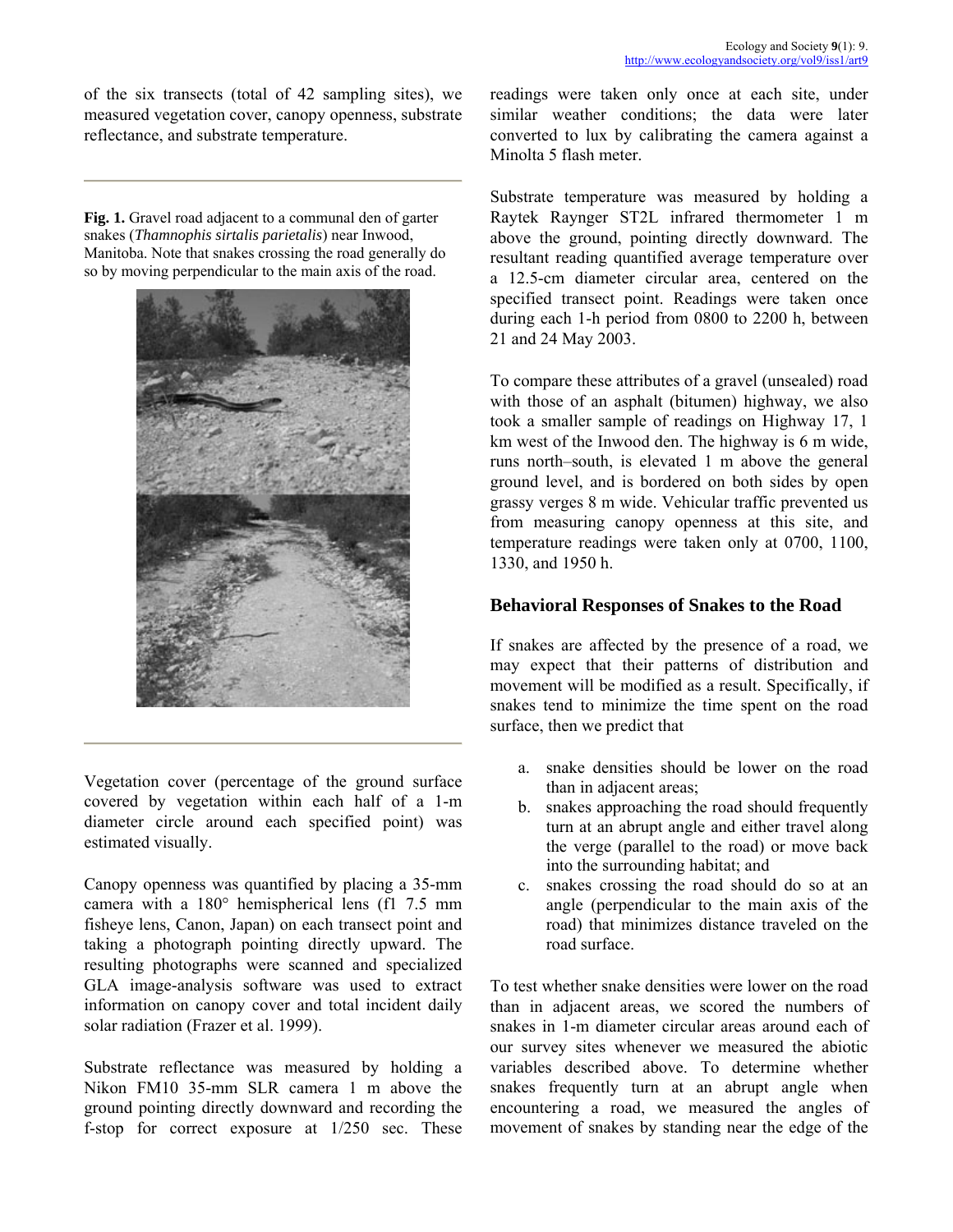road and scoring snakes that were first seen >3 m from the road, and traveling towards it. We measured the angles of crossing using the same method above, but looking only at snakes that actually crossed the road. For both approaching and crossing snakes, the angle was calculated perpendicular to the main axis of the road (i.e., a snake proceeding directly across the road, at right angles to the main axis of the road, would score 0°). Because sex ratios at the den in spring are highly male biased (Gregory 1974), and female movements are influenced by the distribution of males (females actively avoid males, Shine et al. 2003), all data in this paper are based only on adult male snakes.

# **Ability of Trail-Following Male Snakes to Locate Females**

Adult male garter snakes at the Inwood den spend most of their time either courting females or following substrate-deposited pheromonal (lipid) trails in order to locate females (LeMaster et al. 2001). Plausibly, the crushed limestone surface of the road might influence a male's ability, or willingness, to accurately follow a female's trail. Thus, we set out experimental trails by allowing females to crawl either through grassland near the road, or across the road, and then released males at the start of these trails to examine their tactics and success rates in mate location. We ran six trials where the female trail was laid across the gravel road, and six trials where the trail was laid through grassland adjacent to the road.

Adult female snakes found being courted in the den (and thus, known to be attractive) were collected, and their unmated status confirmed by the absence of copulatory plugs (Shine et al. 2000). Each female was then placed on the ground 50 m away from the den and encouraged to crawl for 5 m either across the gravel road or through open grassland 2 m from the road. Although snakes generally avoid roads (see below), a female could easily be encouraged to travel across the road by facing her in the correct direction at the time of release. We then collected and removed the female, and placed another reproductive female (hereafter, called the "destination female" at the end of the pheromonal trail left by the first female. To ensure that she stayed in place, the destination female was anesthetized by intramuscular injection of sodium brevital at 0.003 mL/g body mass (enough to prevent movement for >10 min). A plastic garbage can (diameter 45 cm; height 60 cm) with its base cut out was placed upside down on the ground at the place of origin of the first female's trail, and another anesthetized female (hereafter, called the "origin female") was placed inside it, with her head protruding through a small opening cut into the rim of the garbage can at ground level, directly above the beginning of the pheromonal trail. For each trial, ten male snakes found courting in the den were then placed into the garbage can. As soon as they began actively courting the anesthetized origin female (usually within 30 sec), she was removed by pulling her headfirst through the ground-level opening. In every case, males' heads appeared at this opening <10 sec later, and they exhibited stereotypical trail-following behaviors (frequent tongue flicking to the substrate, with sweeping lateral movements of the head; LeMaster et al. 2001) as they moved along the pheromonal trail. The observer remained immobile near the garbage can, recording male behavior and scoring the elapsed time until males found the destination female (in every case, they began courting her  $\leq$  sec after first touching her body).

# **RESULTS**

# **Road Attributes**

Unsurprisingly, many characteristics of the road surface differed from those along the verge or in the surrounding grassland. Figures 1 and 2b show that vegetation cover at ground level differed among sites along our transects  $(F_{6,77} = 3.60, p < 0.004;$  Fishers PLSD posthoc tests reveal that ground cover at site 4 in the center of the road averaged significantly lower than sites at the edges [1, 2, 6, 7]). Trees and bushes were absent from the open gravel habitat along the road center, and grass was scarce (Fig. 1). Thus, canopy openness was higher in the center of the road (Fig. 2c;  $F_{6,35} = 3.92$ ,  $p < 0.005$ ; posthoc tests show that the central sites [3, 4 and 5] differed significantly from the edge sites  $[1, 2, 6, 7]$  in most comparisons). In turn, the more open canopy resulted in higher penetration of incident solar radiation to sites near the center of the road (Fig. 2d;  $F_{6,35} = 3.46$ ,  $p < 0.01$ ; posthoc tests show that the central sites [3, 4 and 5] were significantly higher than the edge sites [1, 2, 6, 7] in most comparisons).

The white gravel forming the road surface was more reflective than the surrounding habitat (Figs. 1 and 2a). Substrate temperatures would be decreased by this phenomenon, but increased by the higher radiation input (above; see Fig. 2d). In practice, the former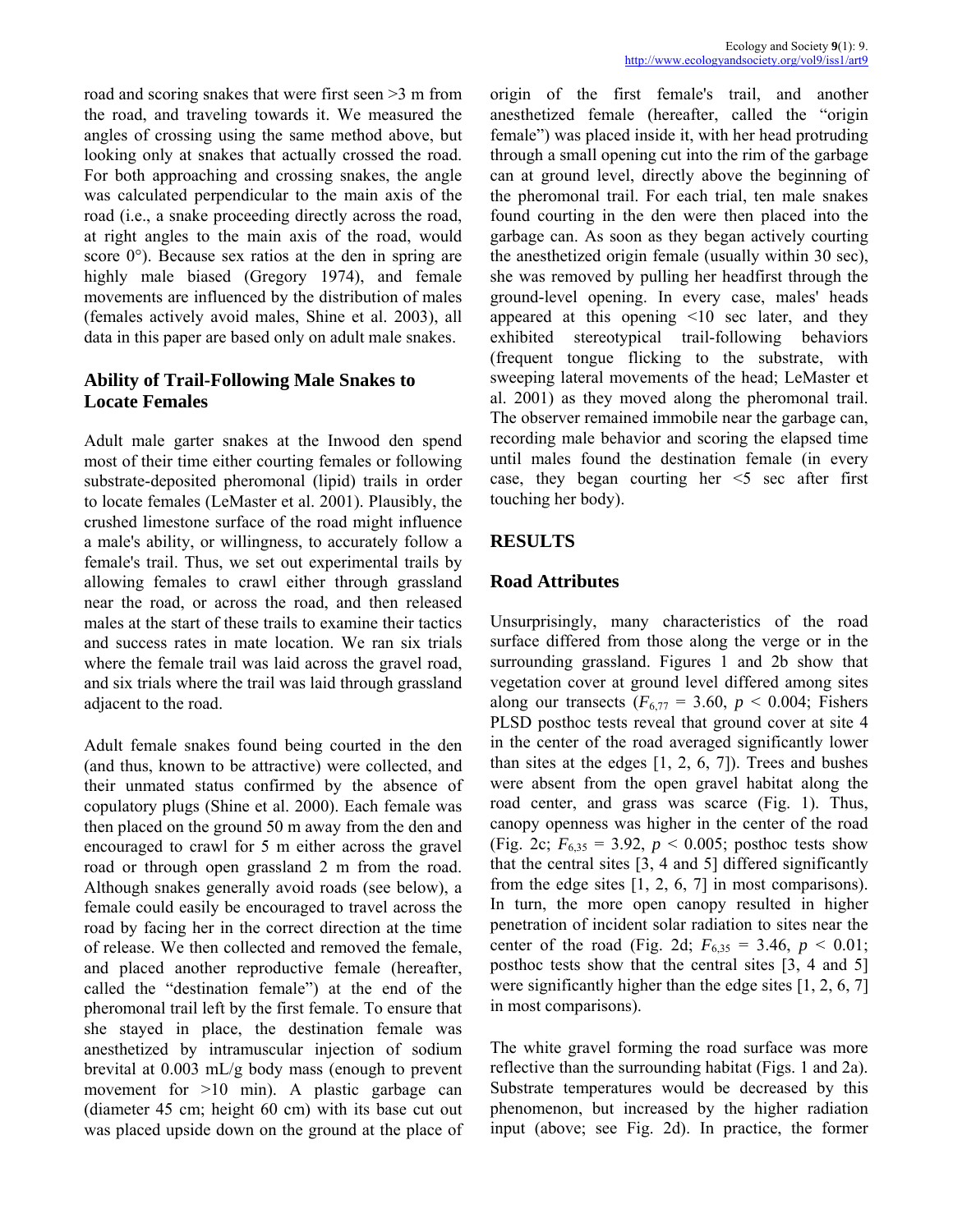effect was stronger than the latter in terms of thermal equilibrium: thus, the road surface was cooler than its surrounds. This pattern was evident throughout the day, although most pronounced in the mid-morning as the ground surface warmed (Fig. 3a). Thermal differentials were minor in the evening (Fig. 3a). Repeated-measures ANOVA on the total data set (with sampling time as the repeated measure, site within transect as the factor, and substrate temperature as the dependent variable) showed that temperatures not only varied through time during the day  $(F_{15,510} = 318.98, p$  $<$  0.0001) and differed among sites ( $F_{6,34}$  = 11.83, *p*  $<$ 0.0001) but that the spatial heterogeneity of temperatures changed through time (interaction,  $F_{90,510}$ )  $= 2.60, p \le 0.0001$ ). The significant interaction term reflects the fact that, although average temperatures were always lower on the road than in the adjacent grassland, this disparity was greater during the morning than in the late afternoon or evening (Fig. 3a).

**Fig. 2.** Attributes of the physical environment along transects across a gravel road adjacent to a communal den of garter snakes (*Thamnophis sirtalis parietalis*) near Inwood, Manitoba. The graphs show mean values and associated standard errors for (a) reflectances, (b) vegetation cover on the ground, (c) canopy openness, and (d) incident solar radiation striking the ground. See text for explanation of methods. "Grass" and "gravel" refer to substrate types on different parts of the transect.



transect across road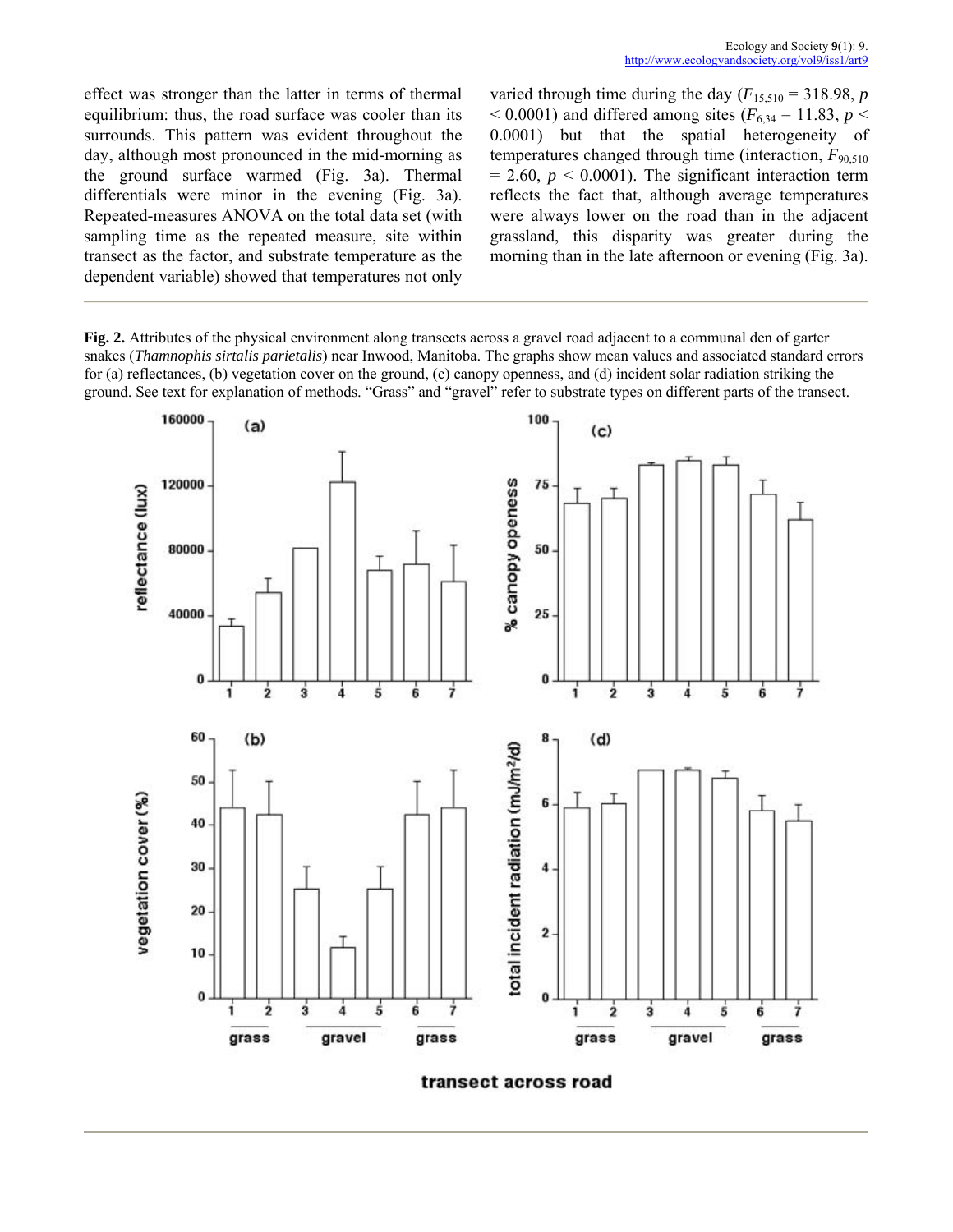

**Fig. 3.** Effects of time of day on (a) substrate temperatures and (b) numbers of snakes along transects across a gravel road near a communal snake den. Graphs show mean values and associated standard errors.

transect across road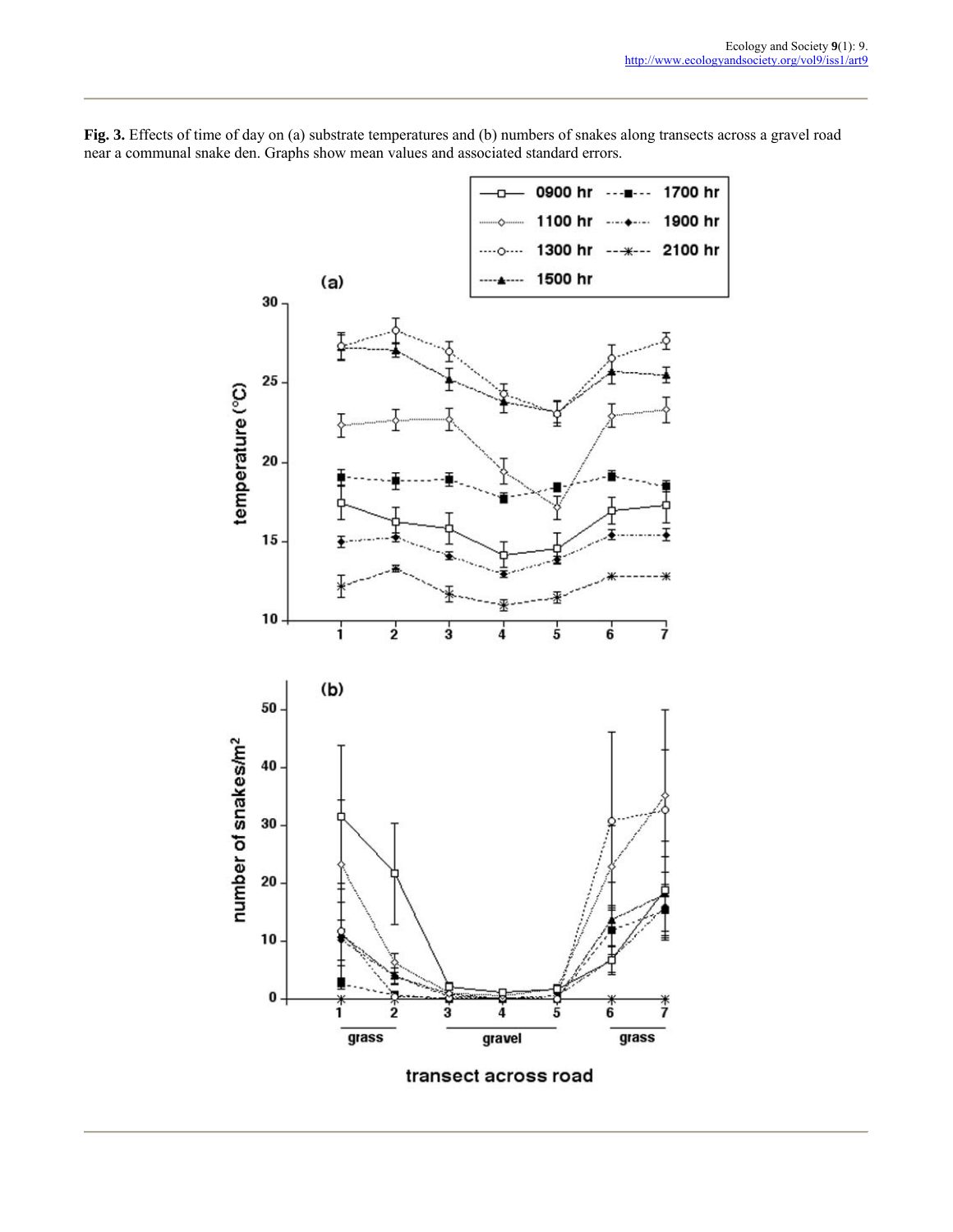A smaller data set on habitat attributes across a nearby asphalt highway revealed a different pattern. No snakes were seen within our sample plots either on the highway or beside it, during our four sampling periods. Vegetation cover was bimodal: 100% on the grassy verge and 0% on the dirt and asphalt. As for the gravel road, reflectances were higher on the road surface (mean  $= 81 920 \text{ lux}$ ) than on the surrounding grassy verge (dirt =  $69\,973$ ; grass =  $27\,306$  lux; ANOVA with substrate type as the factor,  $F_{2,57}$  = 87.69,  $p < 0.0001$ , all posthoc comparisons have  $p <$ 0.05). However, the magnitude of these disparities was lower than for the gravel road, reflecting the much higher reflectance of the white gravel than the dark asphalt surface (120 000 vs. 80 000 lux). Substrate temperatures at the highway site showed a more

dramatic and complex shift during the day than was the case for the gravel road (Fig. 4). Temperatures were uniformly low (around 10°C) early in the morning and uniformly high (around 30°C) in the early afternoon. Heating in the morning was highly asymmetric, reflecting greater sun exposure on the east-facing verge than on the western side. Throughout these daytime samples, average substrate temperatures were similar on the road surface to those on the surrounds. After sunset, however, the asphalt surface of the road was substantially  $(4-9\degree C)$  warmer than other parts of the transect (1950 h sample in Fig. 4: ANOVA for data taken at this time have location effect,  $F_{17,54} = 50.78$ ,  $p < 0.0001$ , posthoc tests have all asphalt sites significantly warmer than all other sites).

**Fig. 4.** Temperatures on transects across an asphalt highway near Inwood, Manitoba at four times of day. Graph shows mean values and associated standard errors for each time period based on four replicates at each of 18 equally spaced points along transects perpendicular to the highway.

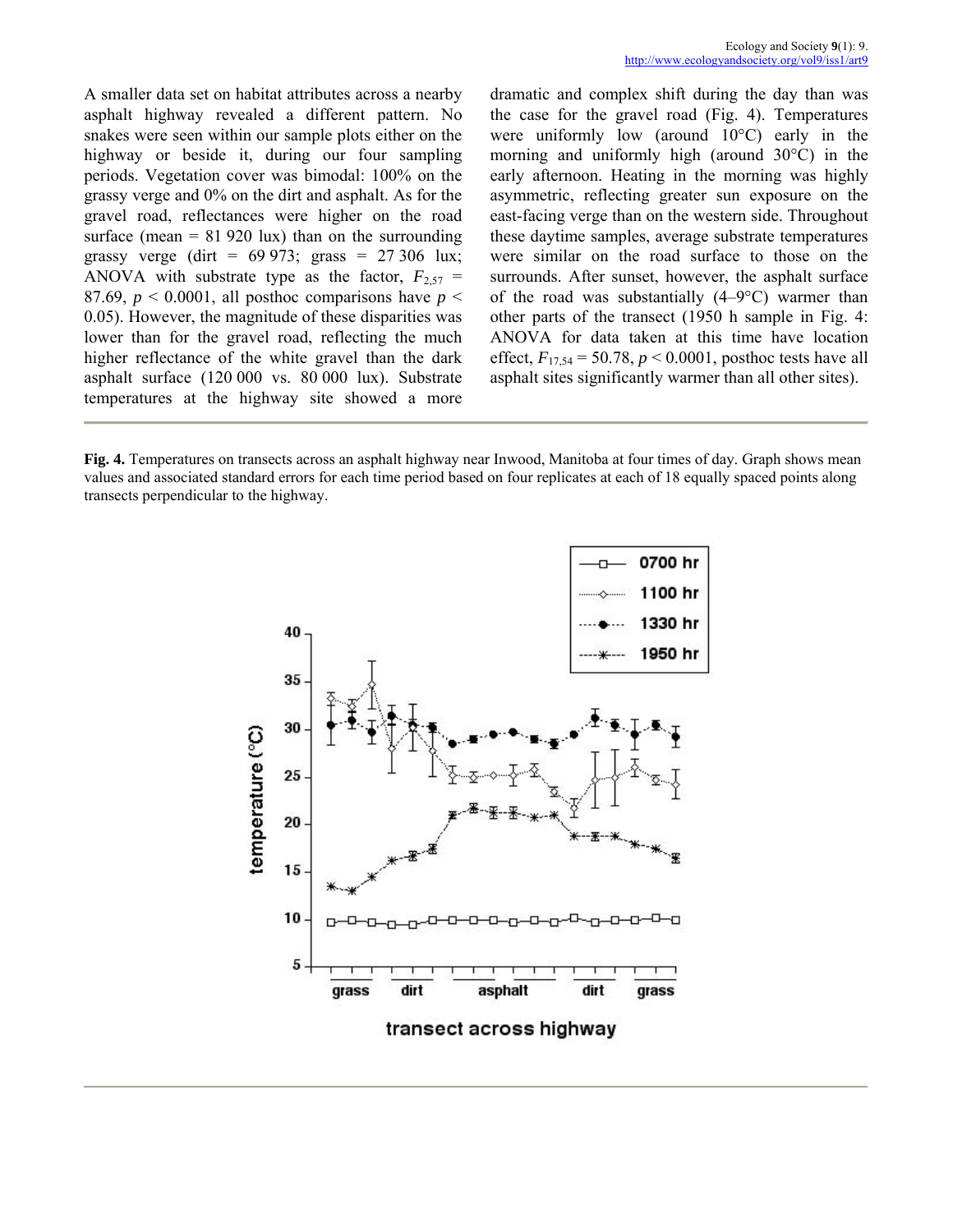**Fig. 5.** Direction of movement of garter snakes (*Thamnophis sirtalis parietalis*) with respect to the main axis of the gravel road. The lower graph shows data for snakes scored as they approached within 1 m of the road, coming from the adjacent den. The upper graph shows data for snakes scored as they actually crossed the road. For both approaching and crossing snakes, the angle was calculated perpendicular to the main axis of the road (i.e., a snake proceeding directly across the road, at right angles to the main axis of the road, would score 0°).



direction of movement perpendicular to road (°)

#### **Behavioral Responses of Snakes to the Road**

Quadrat counts consistently showed much lower

numbers of snakes present on the road surface than beside the road, throughout the day (Fig. 3b). Repeated-measures ANOVA on the total data set (with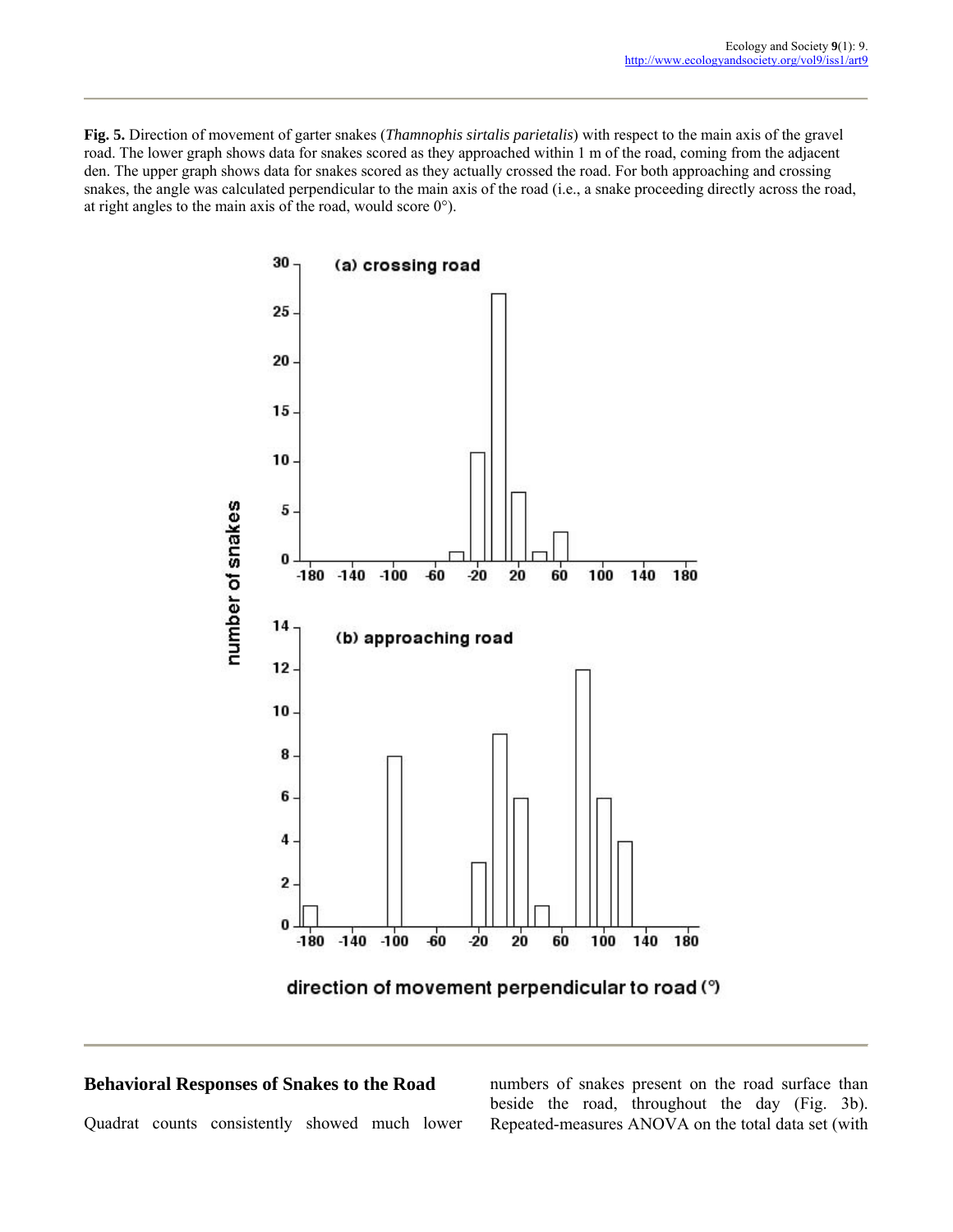sampling time as the repeated measure, site within transect as the factor, and snake densities as the dependent variable) showed that numbers of snakes varied through time during the day  $(F_{15,420} = 3.03, p <$ 0.0001) and differed among sites ( $F_{6,28} = 4.08$ ,  $p <$ 0.005) but that the spatial location of snakes remained consistent through time (interaction,  $F_{90,420} = 1.14$ ,  $p =$ 0.20). The non-significant interaction term reflects the fact that numbers of snakes were always lower on the road than in the adjacent grassland (Fig. 3b).

Direct observations of moving snakes showed that animals crossing the road usually did so by the shortest route, perpendicular to the main axis of the road  $(0^{\circ}$  in Fig. 5a). Snakes observed as they approached the road either crossed directly (as above, 0°) or turned and moved along the verge parallel to the main axis of the road (thus, generally at +90 or -90°; see Fig. 5b). In both cases, contingency-table analysis comparing the numbers of snakes in each 20° segment to a random model of equal probabilities, strongly rejected the null hypothesis (for road crossing,  $\chi^2 = 277.6$ , 17 df,  $p <$ 0.0001; for approach,  $\chi^2 = 110.20$ , 17 df,  $p < 0.001$ ). Using the same data, we also conducted tests of more specific hypotheses. The number of road-crossing males traveling within the 20° segment centered on 0° (directly perpendicular to the main axis of the road) was significantly higher than the numbers in adjacent segments either to the left or right ( $\chi^2$  =7.41, 1 df, *p* < 0.001;  $\chi^2 = 4.83$ , 1 df,  $p < 0.05$ ). Similarly, directions of travel for snakes crossing the road differed significantly from those approaching the road (comparing Figs. 5a vs. 5b; excluding segments where no snakes were recorded,  $\chi^2 = 48.65$ , 10 df,  $p <$ 0.0001).

#### **Ability of Trail-Following Male Snakes to Locate Females**

The numbers of males finding the female within 5 min (out of ten males released in the garbage can for each trial) averaged 4.83 (SD =  $3.37$ ) for grassland trials and  $1.17$  (SD = 1.47) for road trials. One-factor ANOVA showed that this difference was statistically significant (using trials as replicates,  $F_{1,10} = 5.96$ ,  $p <$ 0.04). The mean times for successful males to find the destination female did not differ between the two sets of trials, with successful males in grassland trials finding the female in  $141.92$  (SD = 81.39) sec, whereas successful males in the road trials took slightly but not significantly longer (using individual males as replicates to maximize statistical power,  $151.43 \pm 66.31$  sec;  $F_{1,31} = 0.08$ ,  $p = 0.78$ ). Thus, fewer males relocated the female if her trail lay across the road; but those that succeeded, did so after similar periods of searching.

The mate-searching males following trails in grassland exhibited classic trail-following behavior, with heads close to the ground and frequent tongue flicking. When the trail intercepted the road, all males paused at the verge rather than crossing. Some males then abandoned the trail and dispersed in other directions away from the road; others ceased tongue flicking and instead elevated their head and forebodies in an apparent attempt to obtain visual cues to the female's location. Males that crossed the road did so quickly; only two of the males showed tongue flicking to the road surface, in contrast to all males following trails in grassland. All males resumed tongue flicking the substrate as soon as they reached vegetation on the other side of the road. One of the two males that tongue flicked the road surface recoiled and gaped, perhaps due to adhesion of dust particles to his tongue tips.

#### **DISCUSSION**

Although the gravel road near the Inwood den is small and had no vehicular traffic during our study period, it nonetheless

- a. comprised a very distinctive habitat in terms of several abiotic variables and
- b. significantly modified the distributions, movement patterns, and mate-location abilities of snakes.

Some of the effects that we documented are intuitively obvious but have rarely been quantified; others proved to be surprising (at least to us). Below, we consider first the physical changes wrought by roads, and then the behavioral modifications that these changes induced in the snakes.

Our data on the physical attributes of sites across roads point to complex effects of combinations of variables. Most obviously, a road comprises a linear expanse of habitat with atypically low vegetation cover and thus, a relatively open canopy that allows high penetration of solar radiation (Fig. 2). Intuition would thus suggest that the road surface would be warmer than nearby, more shaded areas. In practice, the reverse was true, at least on the gravel road; the disparity sometimes exceeded 5°C (Fig. 3a). The explanation for this paradox is that the white gravel on the road surface is more reflective than the surrounding grassland (Fig.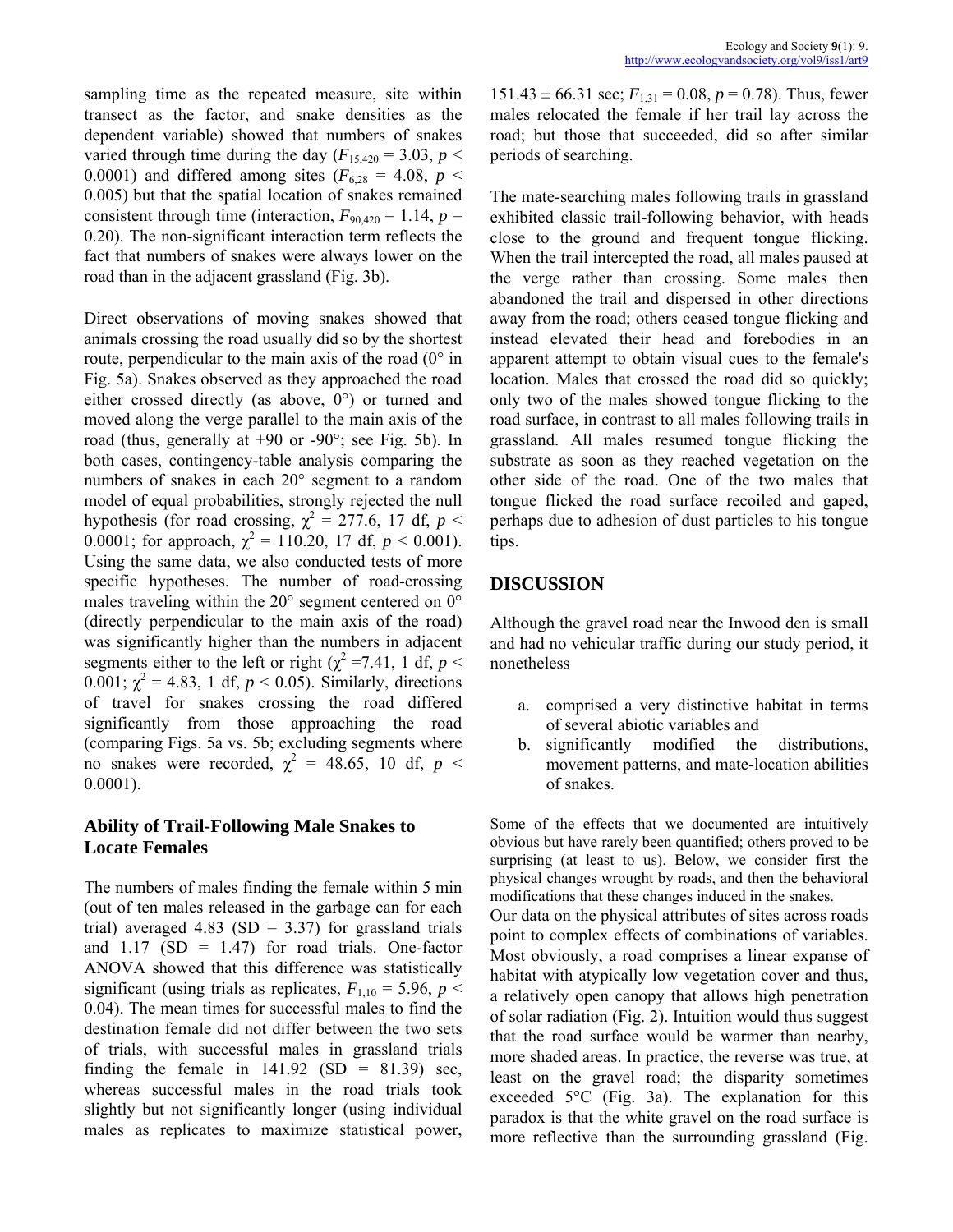2a). The blacktop asphalt highway presented a very different thermal situation: temperatures on the road surface were similar to those on the verges for most of the diel cycle, but the greater thermal inertia of the asphalt resulted in a substantial thermal differential in the evening, as the surrounding habitat cooled more rapidly than the road (Fig. 4). Thus, the thermal differential between the road and its surrounds sometimes exceeded 5°C on both roads, but the patterns differed dramatically both in terms of the direction of the difference (asphalt road hotter than verges, gravel road cooler) and the time of greatest thermal differential (morning for the gravel road, evening for the asphalt road).

Spatial heterogeneity in habitat temperatures strongly influences movements and habitat selection by snakes (Huey et al. 1989, Webb and Shine 1998, Blouin-Deemers and Weatherhead 2001). Given the magnitude of the thermal differentials that we measured between adjacent sites (Figs. 3 and 4), it seems likely that snakes could respond to such variation. Many authors have suggested that snakes are attracted to sun-warmed road surfaces, and that this thermally driven process contributes to their high vulnerability to vehicular traffic (e.g., Gibbons and Semlitsch 1987, Ashley and Robinson 1996). Our data paint a more complex picture. High evening temperatures may well attract snakes to asphalt roads, especially in areas with high diel variation in ambient temperatures. However, at least some gravel roads are cooler, not warmer, than natural habitats, and thus do not induce road-basking behavior. Information on the thermal profiles of dark vs. light-colored gravel roads would be of great interest in this respect; it seems clear that reflectivity of the road surface may be a more important determinant of thermal regimes than has generally been appreciated.

Snakes at the Inwood den clearly avoided the road surface, but the causal mechanisms behind these avoidance reactions are unclear: they may represent direct responses to abiotic stimuli such as temperature, or more complex responses that have evolved to enhance organismal fitness (e.g., avoid open areas because of higher risk from predation). Regardless, the magnitude of the effect is striking: numbers of snakes on the road surface averaged 2% of those on the verge, only 3 m away (Fig. 3b). Similarly, the angles at which snakes crossed the road were remarkably consistent, and almost always very close to the shortest possible distance (Fig. 5a). Lastly, snakes approaching the road

typically either went straight across it, or turned to move parallel to the road's edge, along the verge (Fig. 5b). All these patterns indicate strong avoidance of the road surface. Such behavior may result in considerable decreases in rates of mortality caused by vehicular traffic (Dodd 1987, Krivda 1993, Shine and Mason 2001).

Pheromonal trail-following using the vomeronasal system plays a central role in the mating systems of most or all snake species (e.g., Gillingham 1987, Mason et al. 1989, Mason 1992, Chiaraviglio and Briguera 2001). Indeed, a review of mating systems in snakes concluded that "pheromonal trails may be the only class of 'distance' cues that snakes regularly use to detect the moderate to distant physical proximity of conspecifics" (Duvall et al. 1992, p. 324). Thus, any anthropogenic modification that impairs pheromonal trail-following ability may significantly affect mating systems of these animals. Our manipulative experiments provide strong evidence that male garter snakes were unable or unwilling to follow pheromonal trails of reproductive females across the gravel road. Given the high population densities of garter snakes near the Manitoba dens, such effects do not threaten population viability: even if trail following is disrupted by roads, most females will encounter numerous males. However, many snake species—including many threatened taxa—occur at very low population densities. Although such low densities are a natural feature of population biology for many predators at high trophic levels such as snakes, taxa that are already at risk may be vulnerable to any disturbance that reduces rates of mate location.

Impaired mate-location abilities caused by the presence of roads may have diverse consequences. Most obviously, some potentially reproductive females may be unable to breed because they are not inseminated. At a more subtle level, the viability of a female's offspring may be reduced if she is unable to mate with more than one male (Madsen et al. 1992). Such genetic benefits of multiple mating are likely to be most extreme in small inbred populations, exactly the ones for which roads may pose barriers to mate location. Indeed, such barriers may tend to reduce effective population sizes by dividing previously continuous populations into smaller fragments, further challenging their long-term viability. Lastly, impediments to the effectiveness of trail following may result in males traveling further and longer to locate a female, and thus being exposed to numerous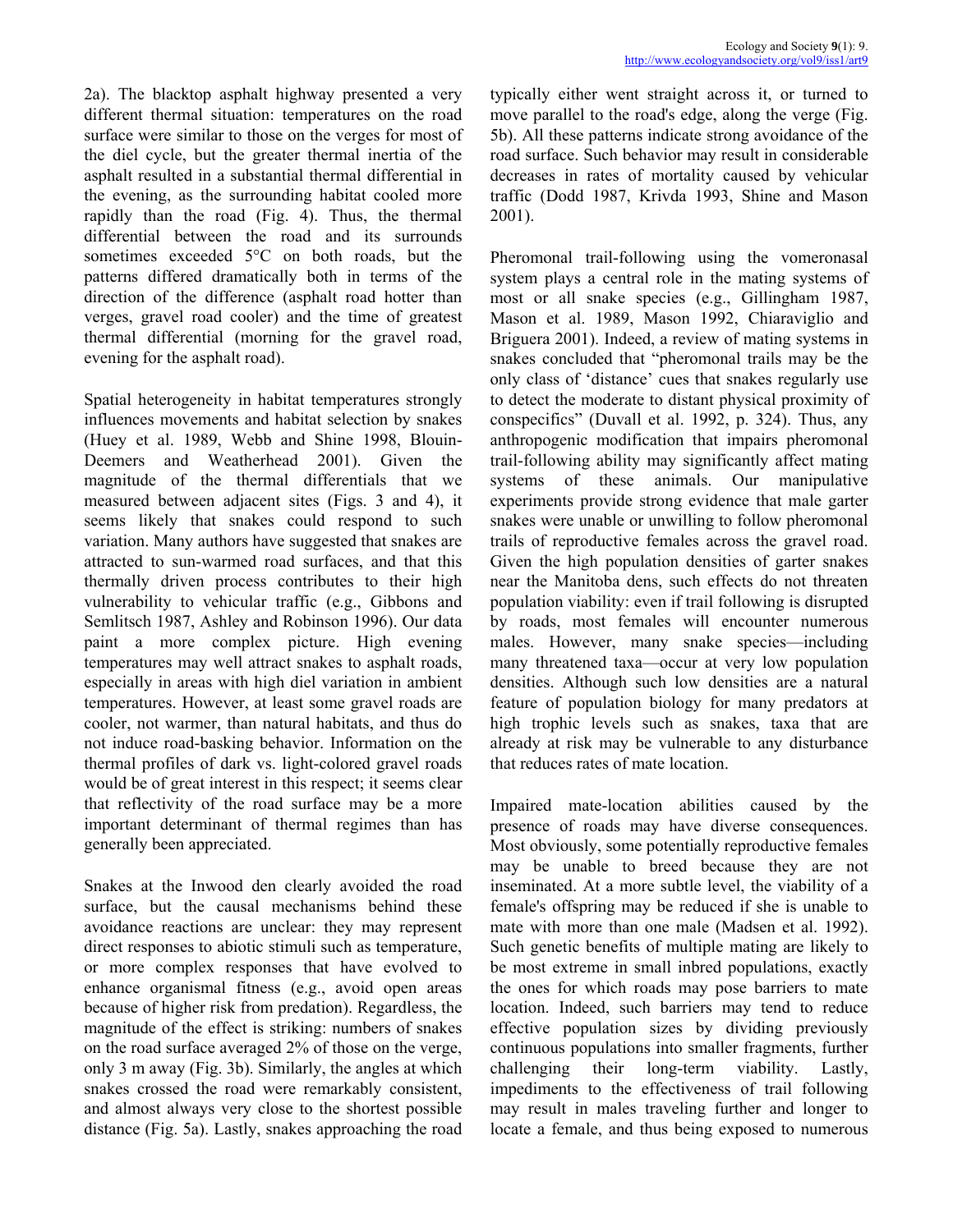sources of mortality (Aldridge and Brown 1995, Bonnet et al. 1999).

The substantial thermal differences between our gravel road and the adjacent asphalt highway (Figs. 3 vs. 4) suggest that snakes may respond differently to these two types of roads. Highways differ in other important respects also, notably in their width and in the frequency of vehicular traffic. Diel cycles in the thermal profiles of the highway suggest that nocturnally active snakes may be at particular risk, because the road is warmer than the surrounding grassland early in the evening (Fig. 4) and thus may be thermally attractive to snakes at this time. Given such differences, further research on the responses of snakes to asphalt vs. gravel roads is needed.

Our data suggest that the proliferation of roads including small gravel tracks and larger highways may directly affect snake behaviors and mating systems. This is a worrying conclusion, because of the enormous proliferation of roads in the landscape over recent decades. For example, Riitters and Wickham's (2003) analysis of North American ecosystems estimated that 20% of the total land area was <127 m from a road. In combination with other data demonstrating complex and sometimes dramatic effects of roads on other important abiotic and biotic factors that may affect population viability, our study suggests that further research is urgently needed on the ways in which roads influence snake populations.

*Responses to this article can be read online at: [http://www.ecologyandsociety.org/vol9/iss1/art9/responses/i](http://www.ecologyandsociety.org/vol9/iss1/art9/responses/index.html) [ndex.html](http://www.ecologyandsociety.org/vol9/iss1/art9/responses/index.html)*

#### **Acknowledgments:**

*We thank Al and Gerry Johnson for help and encouragement, and the Manitoba Department of Natural Resources (especially Dave Roberts) for permits. Financial support was provided by the Australian Research Council (to RS), by a National Science Foundation National Young Investigator Award (IBN-9357245), and by the Whitehall Foundation (W95-04) to RTM. Research was conducted under the authority of Oregon State University Institutional Animal Care and Use Committee Protocol No. LAR-1848B. All research was conducted in accordance with the US Public Health Service "Policy on Humane Care and Use of Laboratory Animals" and the National Institutes of Health*  *"Guide to the Care and Use of Laboratory Animals."*

#### **LITERATURE CITED**

**Aldridge, R. D., and W. S. Brown.** 1995. Male reproductive cycle, age at maturity, and cost of reproduction in the timber rattlesnake (*Crotalus horridus*). *Journal of Herpetology* **29**:399-407.

**Aleksiuk, M., and P. T. Gregory.** 1974. Regulation of seasonal mating behavior in *Thamnophis sirtalis parietalis*. *Copeia* **1974**:682-689.

**Alexander, S. M., and N. M. Waters.** 2000. The effects of highway transportation corridors on wildlife: a case study of Banff National Park. *Transportation Research Part C - Emerging Technologies* 8:307-320.

**Ashley, E. P., and J. T. Robinson.** 1996. Road mortality of amphibians, reptiles and other wildlife on the Long Point causeway, Lake Erie, Ontario. *Canadian Field Naturalist* **110**:403-412.

**Bernadino, F. S., and G. H. Dalrymple.** 1992. Seasonal activity and road mortality of the snakes of the Pa-hay-okee wetlands of Everglades National Park, USA. *Biological Conservation* **62**:71-75.

**Blouin-Demers, G., and P. J. Weatherhead.** 2001. An experimental test of the link between foraging, habitat selection and thermoregulation in black rat snakes *Elaphe obsoleta obsoleta. Journal of Animal Ecology* 70:1006-1013.

**Bonnet, X., G. Naulleau, and R. Shine.** 1999. The dangers of leaving home: dispersal and mortality in snakes. *Biological Conservation* 89:39-50.

**Case, R. M.** 1978. Interstate highway road-killed animals: a data source for biologists. *Wildlife Society Bulletin* 6:8-13.

**Chiaraviglio, M., and V. Briguera.** 2001. Participation of chemical cues in conspecific detection and discrimination in Boa constrictor (Serpentes: Boidae). *Gayana Zoologica* **65**:5–10.

**Clevenger, A. P., B. Chruszcz, and K. E. Gunson.** 2001. Highway mitigation fencing reduces wildlife-vehicle collisions. *Wildlife Society Bulletin* 29:646-653.

**Clevenger, A. P., B. Chruszcz, and K. E. Gunson.** 2003. Spatial patterns and factors influencing small vertebrate fauna road-kill aggregations. *Biological Conservation*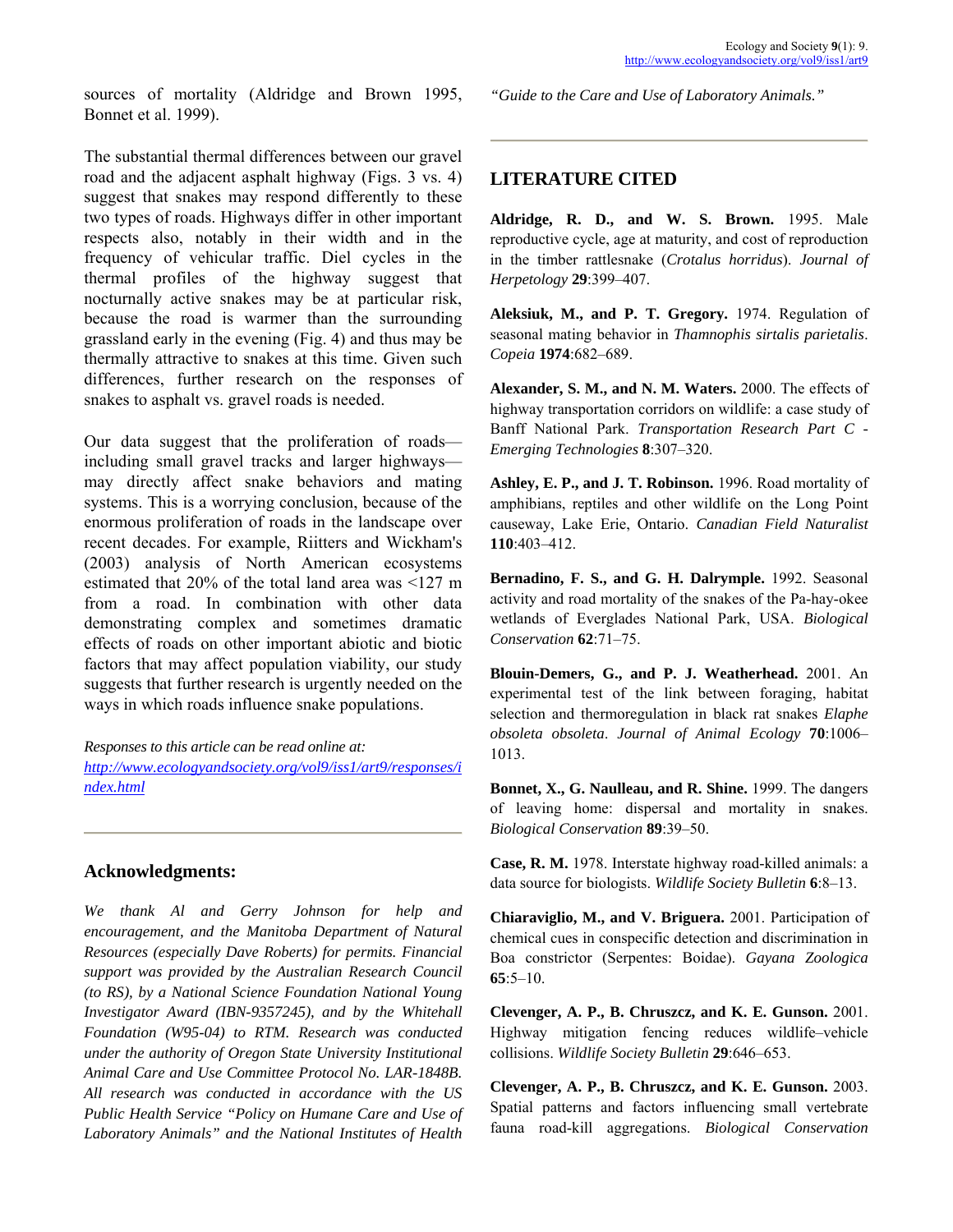#### **109**:15-26.

**Dodd, C. K.** 1987. Status, conservation, and management. Pages 478–513 *in* R. A. Seigel, J. T. Collins, and S. S. Novak, editors. *Snakes: ecology and evolutionary biology*. MacMillan, New York, New York, USA.

**Duvall, D., G. Schuett, and S. J. Arnold.** 1992. Pitviper Ecology 70:931-944. mating systems: ecological potential, sexual selection and microevolution. Pages 321–336 *in* J. A. Campbell and E. D. J. Brodie, editors. *Biology of the pitvipers.* Selva, Tyler, Texas, USA.

296. **Fehlberg, U.** 1994. Ecological barrier effects of motorways on mammalian wildlife—an animal protection problem. *Deutsche Tierarztliche Wochenschrift* **101**:125-129.

**Forman, R. T. T.** 2000. Estimate of the area affected ecologically by the road system in the United States. *Conservation Biology* 14:31-35.

Frazer, G. W., C. D. Canham, and K. P. Lertzman. 1999. rainforest in southeastern Australia. *Copeia* 2000:931-939. *Gap Light Analyzer (GLA), Version 2.0: imaging software to extract canopy structure and gap light transmission indices from true-color fisheye photographs, users manual and program documentation.* Simon Fraser University, Burnaby, British Columbia, Canada.

**Gibbons, J. W., and R. D. Semlitsch.** 1987. Activity patterns. Pages 396–421 *in* R. A. Seigel, J. T. Collins, and S. S. Novak, editors. *Snakes: ecology and evolutionary biology.* MacMillan, New York, New York, USA. **LeMaster, M. P., I. T. Moore, and R. T. Mason.** 2001.

**Gokula, V.** 1997. Impact of vehicular traffic on snakes in Mudumalai Wildlife Sanctuary. *Cobra* 27:26-30.

**Gillingham, J. C.** 1987. Social behavior. Pages 184–209 *in* R. A. Seigel, J. T. Collins, and S. S. Novak, editors. *Snakes: ecology and evolutionary biology*. MacMillan, New York, New York, USA. **Mader, H-J.** 1984. Animal habitat isolation by roads and

**Gregory, P. T.** 1974. Patterns of spring emergence of the red-sided garter snake (*Thamnophis sirtalis parietalis*) in the Interlake region of Manitoba. *Canadian Journal of*   $Zoology$  **52**:1063-1069.

**Gregory, P. T.** 1977. Life-history parameters of the redsided garter snake (*Thamnophis sirtalis parietalis*) in an extreme environment, the Interlake region of Manitoba. *National Museum of Canada, Publications in Zoology* 13:1-44. **Mason, R. T., H. M. Fales, T. H. Jones, L. K. Pannell, J.**

**Gregory, P. T., and K. W. Stewart.** 1975. Long-distance dispersal and feeding strategy of the red-sided garter snake (*Thamnophis sirtalis parietalis*) in the Interlake of (*Intimumpus stridus partentius*) in the interface of **May, S. A., and T. W. Norton.** 1996. Influence of Manitoba. *Canadian Journal of Zoology* 53:238–245.

**Groot Bruinderink, G. W. T. A., and E. Hazebroek.** 1996. Ungulate traffic collisions in Europe. *Conservation Biology* **10**:1059-1067.

**Huey, R. B., C. R. Peterson, S. J. Arnold, and W. P.** Porter. 1989. Hot rocks and not-so-hot rocks: retreat-site selection by garter snakes and its thermal consequences.

**Jones, M. E.** 2000. Road upgrade, road mortality and remedial measures: impacts on a population of eastern quolls and Tasmanian devils. *Wildlife Research* 27:289–

**Klauber, L. M.** 1956. *Rattlesnakes. Their habits, life histories, and influence on mankind.* University of California Press, Berkeley, California, USA.

**Klingenböck, A., K. Osterwalder, and R. Shine.** 2000. Habitat use and thermal biology of the "land mullet" *Egernia major*, a large scincid lizard from remnant

**Koenig, J., R. Shine, and G. Shea.** 2001. The ecology of an Australian reptile icon: how do bluetongue lizards (*Tiliqua scincoides*) survive in suburbia? *Wildlife Research* **28**:215-227.

**Krivda, W.** 1993. Road kills of migrating garter snakes at The Pas, Manitoba. *Blue Jay* **51**:197-198.

Conspecific trailing behavior of red-sided garter snakes, *Thamnophis sirtalis parietalis*, in the natural environment. *Animal Behaviour* **61**:827-833.

**Lodé, T.** 2000. Effect of a motorway on mortality and isolation of wildlife populations. *Ambio* 29:163–166.

agricultural fields. *Biological Conservation* 29:81-96.

**Madsen, T., R. Shine, J. Loman, and T. Håkansson.** 1992. Why do female adders copulate so frequently? *Nature* **335**:440-441.

**Mason, R. T.** 1992. Reptilian pheromones. Pages 114–228 *in* C. Gans and D. Crews, editors. *Biology of the Reptilia, vol. 18. Hormones, brains and behavior.* University of Chicago Press, Chicago, Illinois, USA.

**W. Chinn, and D. Crews.** 1989. Sex pheromones in snakes. *Science* **245**:290-293.